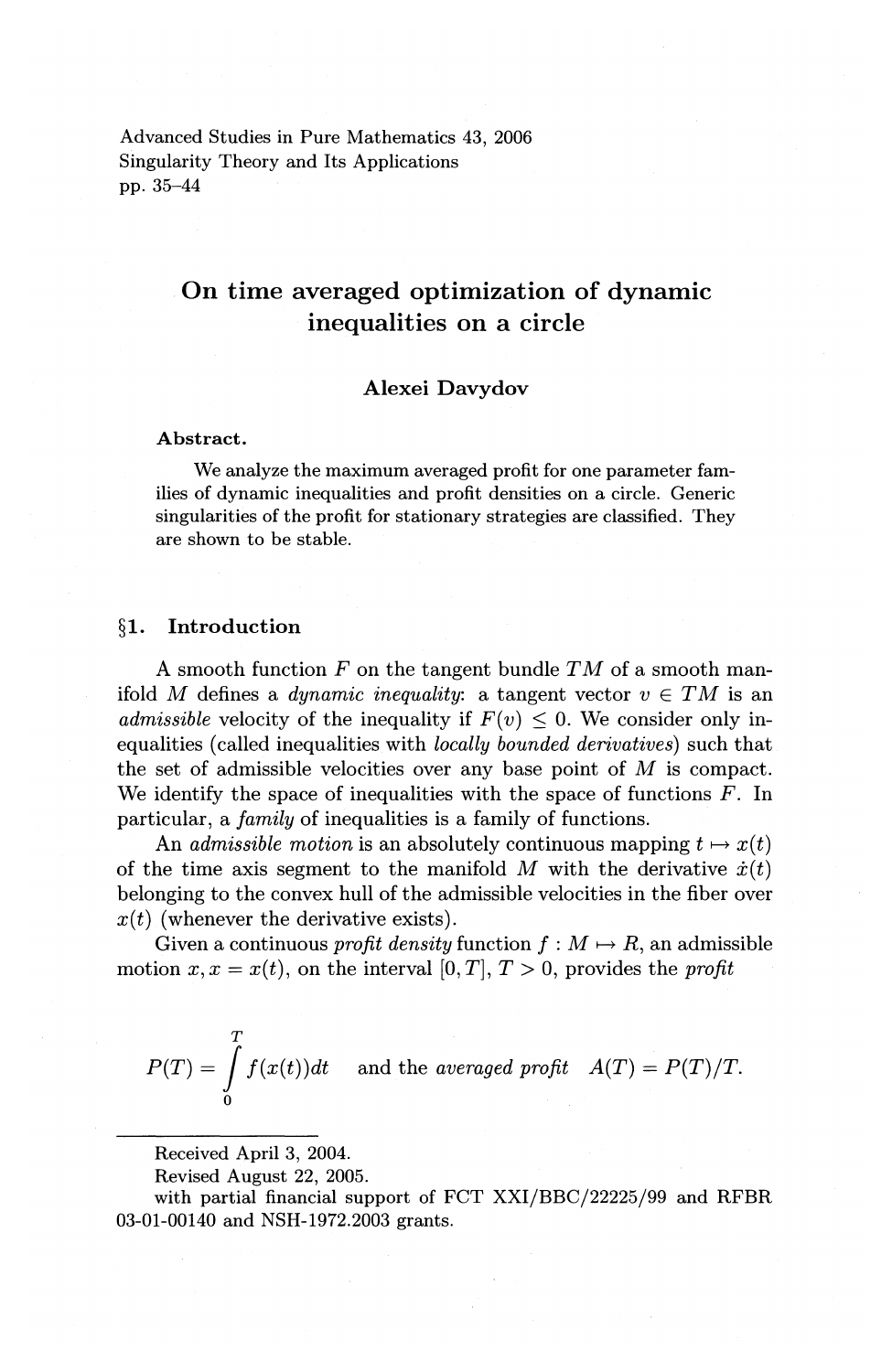An important well known control problem is to find an admissible motion providing the maximum averaged profit on the *infinite horizon,*  that is when  $T \to \infty$ , [1], [7], [14]. Such a motion is called *optimal*.

V.I.Arnold suggested a new approach to the problem based on the singularity theory methods. He proved that a constant map *(=stationary strategy*):  $x(t) = x_0 \in M$  for any *t*, or periodic motions can be optimal [2] (see also [1], [3]). The case studied by Arnold is a reasonable model for cyclic process with a prescribed trajectory in multidimensional phase space. An example of this process is a motion along the closed route with the velocity depending on a chosen control.

In the present paper we follow this approach and analyze an analog of Arnold's model [2] defining admissible velocities by a dynamic inequality. We classify generic singularities of the maximum averaged profit provided by stationary strategies in one parameter families of dynamic inequalities and profit densities on the circle. We use  $\Gamma$ -equivalence: two germs of functions have the same singularity if their graphs are diffeomorphic via a *parameter diffeomorphism,* that is via a difeomorphism, which respects the natural projection to the parameter sending any fiber to a fiber. We prove also the stability of these singularities with respect to small perturbations: an object has stable singularity, if any sufficiently close object has equivalent singularity and the corresponding equivalence diffeomorphism can be taken close to the identity.

For multidimensional parameter or phase space the classification problem remains open.

This paper was completed during my visit to Departamento de Matematica Aplicada e Centro de Matematica de Universidade do Porto. The author is very thankful to the staffs of the department for a good scientific atmosphere and the nice working conditions and to Helena Mena Matos for useful discussions.

## **§2. Classification of singularities**

In this section the main results are stated. We consider only one parameter families of inequalities and densities on the circle. The phase variable and the parameter are denoted by *x* and p, respectively. A *generic* or *typical* object is an object from an open dense subset of the space of objects endowed with smooth or sufficiently smooth fine topology.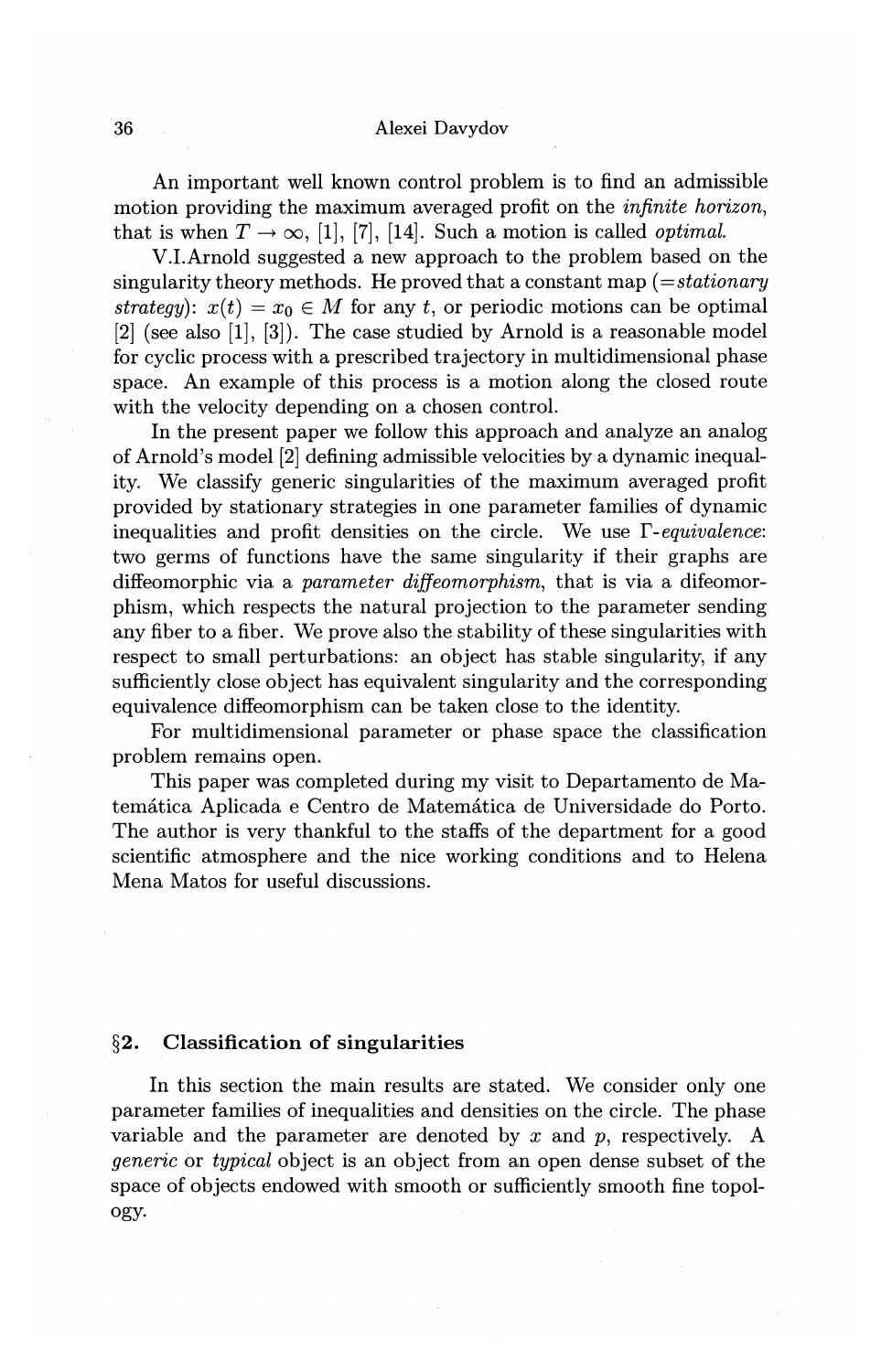# 2.1. Stationary domain and shadows

Clearly, a point of the phase space is a stationary strategy if and only if the zero level set of the dynamic inequality over this point contains both non-positive and non-negative velocities. Denote by *P\_* and *P+* the subsets of this level set which consists of non-positive and nonnegative velocities, respectively. Hence, the set of all stationary strategies *(=stationary domain)* of an inequality is the intersection of the images  $(=shadows)\pi(P_-), \pi(P_+)$  of these subsets parts the natural projection  $\pi$ :  $(x, \dot{x}, p) \mapsto (x, p)$  along the velocity axis.

We denote stationary domain by *S* and its intersection with the fiber  $p = p_0$  by  $S_{p_0}$ .

Using the results of  $[4]$ ,  $[10]$ ,  $[11]$ ,  $[12]$ ,  $[13]$  on generic singularities of restrictions of projections to submanifolds and submanifolds with boundary and taking into account that the sets  $P_{-}$  and  $P_{+}$  have the same boundary, we prove the following

Theorem 2.1. *The gerrn of the stationary domain of a generic dynamic inequality at any boundary point is fiber diffeomorphic to the gerrn at the origin of one of the following (eight) sets* 

$$
(1) \qquad 1) \, x \ge 0; \, 2_{\pm} \, y \ge \pm x^2; \, 3_{\pm} \, y \ge \pm |x|; \, 4_{\pm} \, y \ge \pm |p|; \, 5) \, x \ge p|p|
$$

*Moreover the stationary domain of generic family is stable.* 

*Remark* 1. The theorem holds for a subset in the space of inequality families which is open in fine  $C^3$ -topology and dense in fine  $C^{\infty}$ -topology.

Theorem 2.1 is proved in Subsection 3.1

### 2.2. Maximum profit for stationary strategies

The maximum averaged profit *As* for stationary strategies is a solution of the extremal problem

(2) 
$$
A_s(p) = \max_{x \in S_p} f(x, p)
$$

over the set of all stationary strategies for parameter value p.

Theorem 2.2. *Any gerrn of the profit As for a generic pair of families of inequalities and profit densities is*  $\Gamma$  - *equivalent to the germ at the origin of one of the eight functions listed in the second column of Table 1.* 

*Remark* 2. The third column of Table 1 contains more precise information on the equivalence used. Singularities 1-5 can be reduced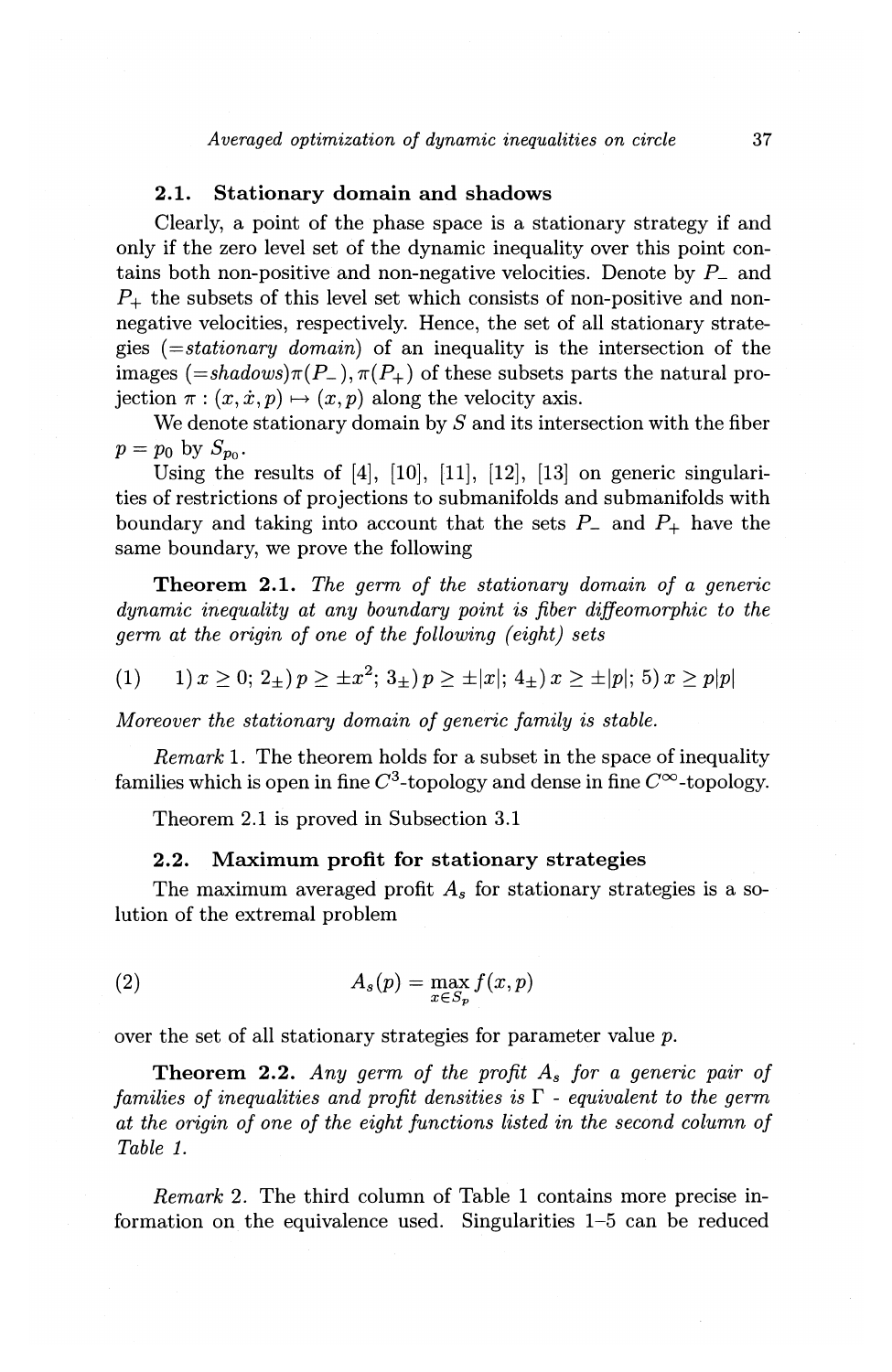38 Alexei Davydov

|                |                                                                      |           | Table 1                                  |
|----------------|----------------------------------------------------------------------|-----------|------------------------------------------|
| $\rm No$       | Sing.                                                                | Eq.       | Conditions                               |
| $\mathbf{1}$   | 0                                                                    | $R^+$     | unique optimal strategy either of        |
|                |                                                                      |           | type 1) with $f_x \neq 0$ or an interior |
|                |                                                                      |           | one of $S$                               |
| $\overline{2}$ | p                                                                    | $R^+$     | unique optimal strategy either of        |
|                |                                                                      |           | type $4_{-}$ ) or the competition of     |
|                |                                                                      |           | two strategies with singularity 1        |
| $2-$           | p                                                                    | $\,R^+\,$ | unique optimal strategy of type          |
|                |                                                                      |           | $(4_{+})$                                |
| 3              | p p                                                                  | $R^{\mp}$ | unique optimal strategy of type          |
|                |                                                                      |           | 1) with $f_x = 0$                        |
| 4              | $\sqrt{p}$                                                           | $R^+$     | unique optimal strategy of type          |
|                |                                                                      |           | $2_{+})$                                 |
| 5              | $0, p \geq 0$                                                        | $R^+$     | unique optimal strategy of type          |
|                |                                                                      |           | $3_{+})$                                 |
| 6              |                                                                      | $\Gamma$  |                                          |
|                | $\begin{array}{ll} 0, & p < 0 \\ 1+\sqrt{p}, & p \geq 0 \end{array}$ |           | competition of two strategies            |
|                |                                                                      |           | with singularity 1 and 4                 |
| 7              | 0, $p < 0$<br>1, $p \ge 0$                                           | $\Gamma$  | competition of two strategies            |
|                |                                                                      |           | with singularity 1 and 5                 |
|                |                                                                      |           |                                          |

to normal form by a  $R^+$ -equivalence, which is a particular case of  $\Gamma$ equivalence: the diffeomorphisms acts on each fiber just by a shift depending on a parameter [5].

The fourth column contains description of the type of strategy, and the type of singularity of the stationary domain from Theorem 2.1.

Theorem 2.2 is proved in Subsection 3.2.

# **§3. Proofs**

Here Theorem 2.1 and Theorem 2.2 are proved sequentially.

## **3.1. Singularities of stationary domain**

If a family of inequalities has no stationary strategies then this is also true for any family of inequalities sufficiently close to the given one in the fine  $C^0$ -topology.

Consider the case when the stationary domain is not empty. The zero level of a generic family of inequalities is non-critical. It is a smooth (hyper)surface. The restriction  $\tau$  of the natural projection  $\pi$  along the velocity axis to this level is a proper map due to the imposed "locally bounded derivatives" condition.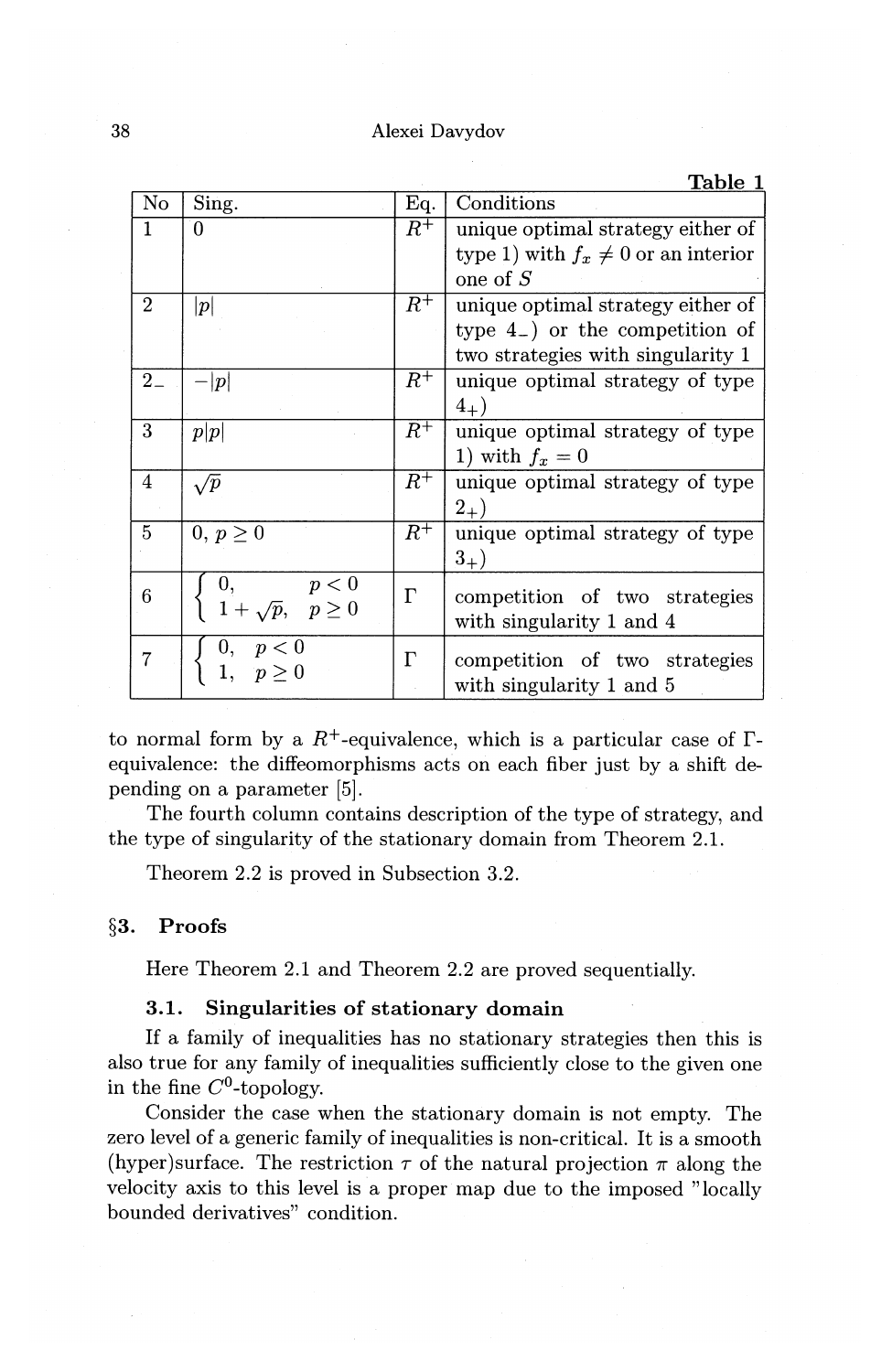### *Averaged optimization of dynamic inequalities on circle* 39

J. Mather's theory for restrictions of projections [11] imply that for a generic family of inequalities the map  $\tau$  is LR-stable . Moreover, it can have only Whitney fold and pleat singularities (as a map between two dimensional manifolds [10]). Hence, in a generic case the set *C* of critical values of the map  $\tau$  is either empty or a smooth curve with cusps and transversal self-intersections.

 $LR$ -stability and transversality theorems imply that in a generic case the set *C* and its singularities take typical position with respect to the natural fibering over the parameter space. Consequently, sets C for a generic inequality and an inequality sufficiently close to it are parameter diffeomorphic (via a diffeomorphism close to the identity). For all the detailes which we omit here see [8], where a similar result is proven.

The stationary domain is the intersection of shadows of the sets  $P_{-}$ and  $P_{+}$ . Clearly, for a generic family of inequalities, the boundary of shadows belongs to the union of the set *C* and the intersection *I* of the zero section  $\dot{x} = 0$  with zero level of the family of inequalities. Similar arguments show that in a generic case the union  $C \cup I$  is also stable (with respect to parameter difeomorphisms). So, generic stationary domain and its local singularities are stable. Now we classify these singularities.

According to [10], a generic shadow of two dimensional manifold with boundary near any its boundary point in appropriate smooth local coordinates *u, v* takes the form of one of the three sets

 $a) u > 0$  or  $b) v \le |u|$ , or else c)  $v > u |u|$ 

near the origin.

The first singularity occurs either at a Whitney fold critical point of the map  $\tau$  outside the zero section  $\dot{x} = 0$ , or at a regular point of the map  $\tau$  which belongs to the zero section.

For a generic family of inequalities, the second singularity is a transversal superposition of two singularities of the first type. Finally, the third singularity occurs at a Whitney fold critical point of the map  $\tau$  which belongs to the zero section  $\dot{x} = 0$ .

Hence, the first and the third singularities are local (completely defined by the germ at a single point of the zero level of the family of dynamic inequalities), and the second singularity is defined by two germs.

To classify generic singularities of stationary domain one needs to study the singularities of the intersection of shadows of the subsets  $P_+$ and *P\_.* 

These intersections yield singularities a) - c)at the point which belongs to the interior of one of these shadows and to the boundary of the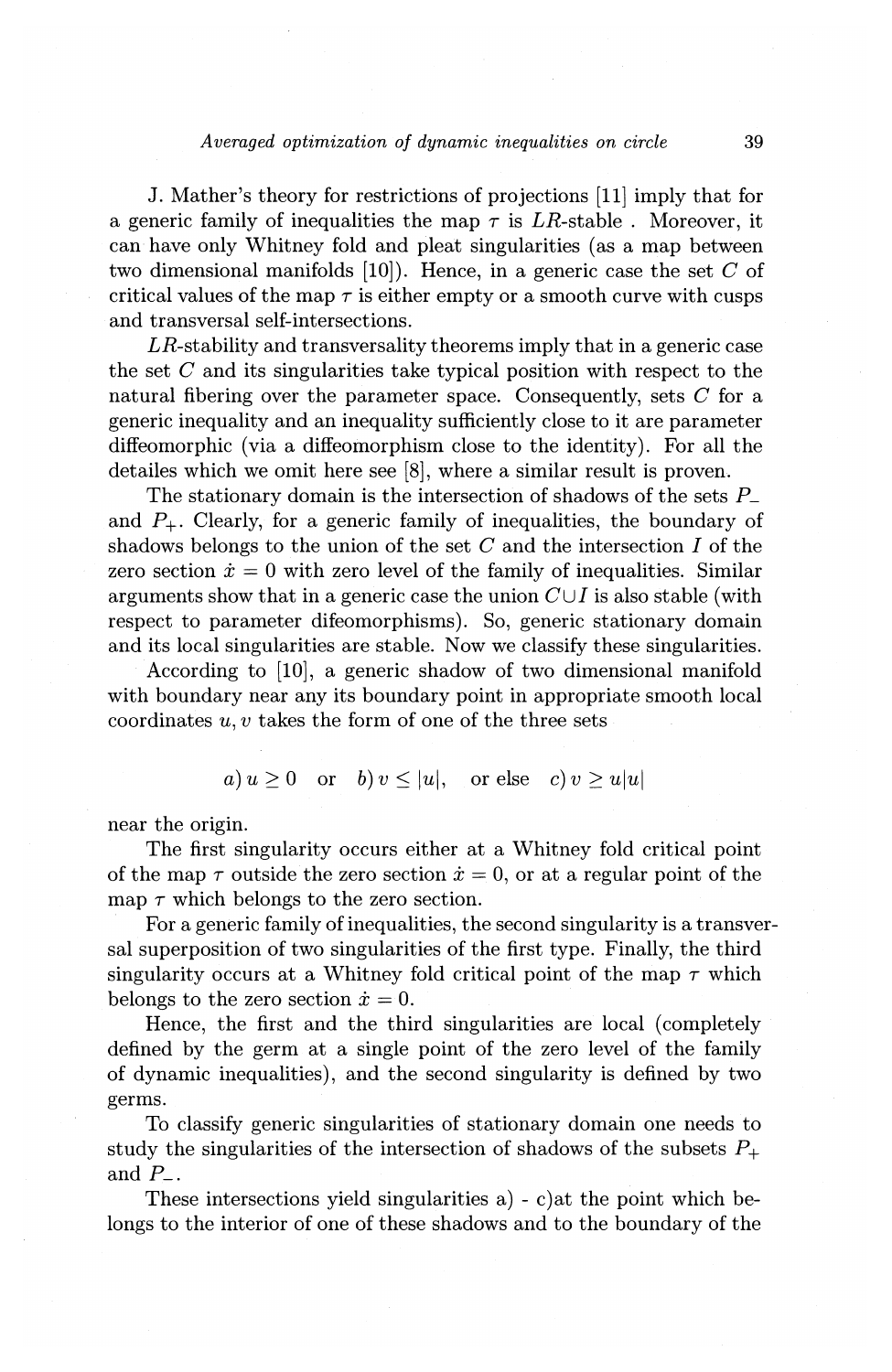other. For a generic family of inequalities, we get a transversal superposition of these singularities when the point belongs to the boundaries of shadows but its critical inverse images in the zero level of the family are distinct. Due to the dimensions, only a superposition of two singularities of first type with transversal intersection of the boundaries is generic. In this case we obtain the normal form  $v > |u|$  at the origin (up to a diffeomorphism).

Singularity of the type c) appears simultaneously on the boundaries of shadows of  $P_-$  and  $P_+$ . In a generic case, this is possible only when the intersection of these shadow are defined by germ of the zero level of the family of inequalities at the same point. Here the boundary of the intersection of shadows is determined by the set *I,* as it is easy to see. Hence, this gives normal form c) of the stationary domain (up to a diffeomorphism).

Taking into account all possible different generic position with respect to the natural fibering over the parameter of the singularities a) - c) we get exactly the list (1) of the theorem (up to parameter diffeomorphisms).

Theorem 2.1 is proved.

# **3.2. Singularities of maximum profit**

Without loss of generality one can think that some stationary domain with typical singularities from the list (1) is fixed. A boundary point of the domain is called *singular* if at this point the singularity of the boundary is not 1) from this list. Due to Theorem 2.1 singular points of the boundary form a discrete set.

**Lemma 3.1.** *For a generic pair of one parameter families of inequalities and densities the derivative of the family of densities along the phase variable does not vanish at singular points of the boundary of the stationary domain.* 

This lemma follows immediately from the stability of the stationary domain and Thom transversality theorem. It implies

**Corollary 1.** *For a generic pair of one-parametric families of inequalities and densities a singular point of the boundary of stationary domain does not provide maximum averaged profit for stationary strategies if at this point this domain has singularity* 2\_) *or* 3\_) *from the list*   $(1).$ 

**Corollary 2.** *For a generic pair of one parameter families of inequalities and densities and a singular point*  $(x, p)$  *of the boundary of stationary domain the germ at the point p of the maximum averaged*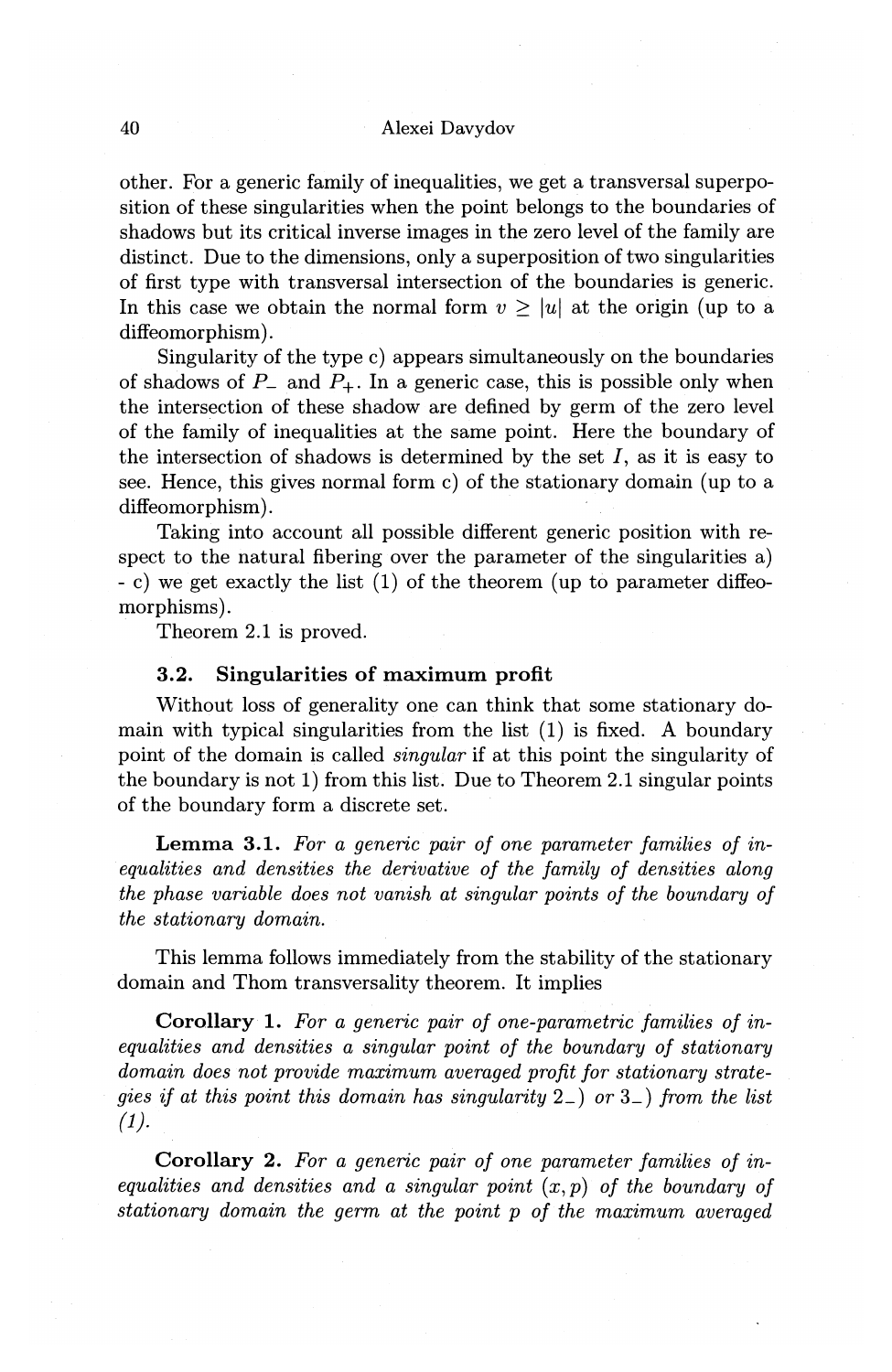*profit provided by stationary strategies which are sufficiently close to the strategy (x,p) is the germ at the origin of one of the four functions* 

(3) 
$$
2_+\}\sqrt{p};
$$
  $3_+\}0, p \ge 0;$   $4_{\pm}\} \mp |p|;$   $5)p|p|$ 

*up to*  $R^+$ -equivalence if at this point this domain has singularity  $2_+$ ,  $3_+$ , 4±) *and* 5) *from the list (1), respectively.* 

Thus to finish the proof of Theorem 2.2 one needs to study the singularities of the maximum averaged profit for stationary strategies which are provided either by

(a) an interior point of the stationary domain, or

(b) by a boundary point where the domain has singularity of type 1) from the list  $(1)$ , or else

(c) by the competition of different stationary strategies.

Consider these three cases sequentially. For the first two cases let  $(x_0, p_0)$  be the unique stationary strategy providing the profit  $A_s(p_0)$ .

*Case (a).* For a generic family *f* of profit densities with one parameter at least one of the derivatives  $f_x, f_{xx}$  and  $f_{xxx}$  at any point is not zero due to Thom transversality theorem. So if the strategy  $(x_0, p_0)$  is an interior point of the stationary domain then at this point one has to have  $f_x = 0$  and  $f_{xx} < 0$ . Due to continuity of f and closeness of S that implies that near the point  $p_0$  that maximum is provided by the values of the family of densities on the set  $f_x = 0$ . Due to implicit function theorem near the point  $(x_0, p_0)$  this set is smoothly embedded curve  $x = X(p)$  with some smooth map  $X, X(p_0) = x_0$ , due to  $f_{xx}(x_0, p_0) < 0$ . Hence the germ  $(A_s, p_0)$  is the germ of smooth function  $f(X(p), p)$  at  $p_0$ . So it is  $R^+$ -equivalent to the germ of the zero function at the origin.

*Case (b).* Let the point  $(x_0, p_0)$  be the boundary point of the stationary domain with the singularity 1) from the list (1). Again due to Thom transversality theorem at least one of the derivatives  $f_x$  and  $f_{xx}$ does not vanish in a generic case.

When the derivative  $f_x(x_0, p_0)$  is not zero then the germ  $(A_s, p_0)$  is the germ of the restriction of the family  $f$  to the boundary of the stationary domain near the point  $(x_0, p_0)$ . Thus as above the germ  $(A_s, p_0)$ is the germ of a smooth function and it is  $R^+$ -equivalent to the germ of the zero function at the origin.

If the derivative  $f_x(x_0, p_0)$  is zero then as above in the case of an interior point the derivative  $f_{xx}(x_0, p_0)$  has to be negative. Due to Thom transversality theorem the differential of the restriction of the derivative  $f_x$  to the boundary do not vanish at the point  $(x_0, p_0)$  in a generic case. Consequently the profit  $A_s$  near the point  $p_0$  is the maximum of the restrictions of the density family to the boundary of the stationary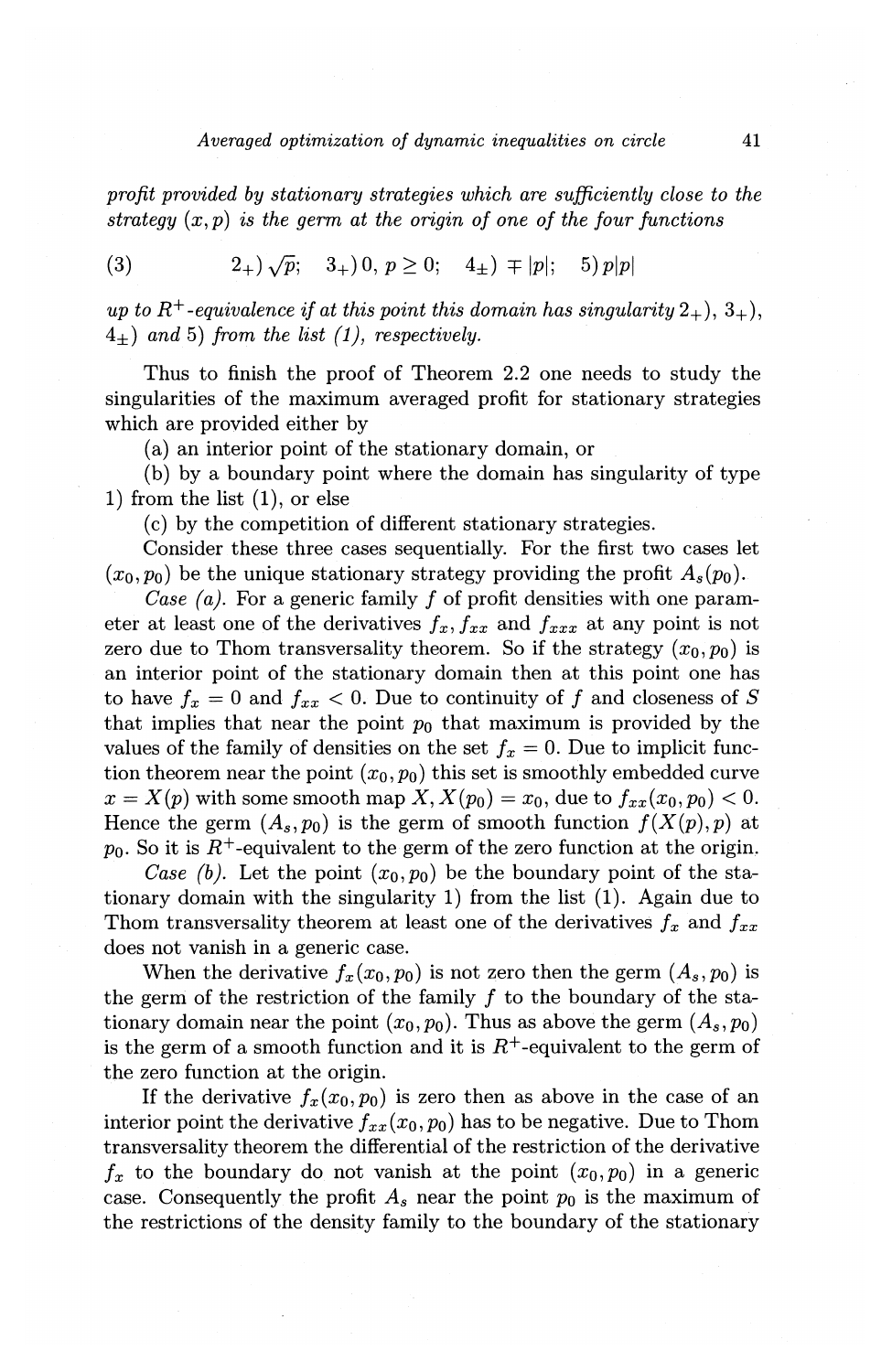domain and to the part of the curve  $f_x = 0$  of local maximums of the densities that belongs to the stationary domain.

At the point  $p_0$  this boundary (the curve, respectively) is transversal to the natural fibering over the parameter due to the type 1) of singularity of the boundary (the inequality  $f_{xx}(x_0, p_0) < 0$ , respectively). Besides these boundary and curve do not tangent at this point because the differential of the restriction of the derivative  $f_x$  to the boundary do not vanish at this point. That implies that the profit *As* has singularity at the point  $p_0$  provided by discontinuity of the second derivative, and the germ  $(A_s, p_0)$  is  $R^+$ -equivalent to the germ of function  $p|p|$  at the origin.

*Case (c).* Due to multi jet transversality theorem in a generic case for a value  $p_0$  of the parameter there can appear competition only of two stationary strategies. Moreover the germ of the problem at one of them  $s_1$  has to provide the singularity 1 from Table 1. For the other strategy *8z* the value of the profit density is either equal or greater then one at the first. Otherwise there is no any competition. Consider these two subcases consequently.

In the first subcase the germ of the problem at the other strategy has to be also of type 1 from Table 1 due to multi jet transversality theorem. Moreover at the value  $p_0$  the derivatives of best profits defined by the germs of the problem at the strategies  $s_1$  and  $s_2$  are different. Hence the competition gives singularity 2 from Table 1 up to  $R^+$ -equivalence.

In the second subcase the best averaged profit  $A_{s_2}$  for stationary strategies defined by the germ of the problem at the point  $s_2$  can not provide the singularity 1 from Table 1, or the  $4_{+}$ ) and 5) from the list (3). Otherwise there is no any competition of strategies  $s_1$  and  $s_2$  at the point  $p_0$ . Thus at the point  $p_0$  the profit  $A_{s_2}$  can have up to  $R^+$ -equivalence only the singularity either  $2_+$ ) or  $3_+$ ) from the list (3). Consequently the maximum averaged profit for stationary strategies has at the point *Po* the singularities 6 and 7 from Table 1, respectively.

The stability of singularities of maximum averaged profit for stationary strategies with respect to small perturbations of generic problem follows from transversality theorems.

Finally, the stability of stationary domain up to small perturbation of generic inequality follows from the LR-stability of the map  $\tau$  [11] and the stability of intersection of zero level of the inequality with the zero section of tangent bundle.

*Remark* 3. Besides the well-known singularities  $|p|$ , max $\{0, 1 + \sqrt{p}\}$ of competition of strategies [2], [5], [8], [9], in the problem studied only one new generic singularity 7 from Table 1 appears. As we see above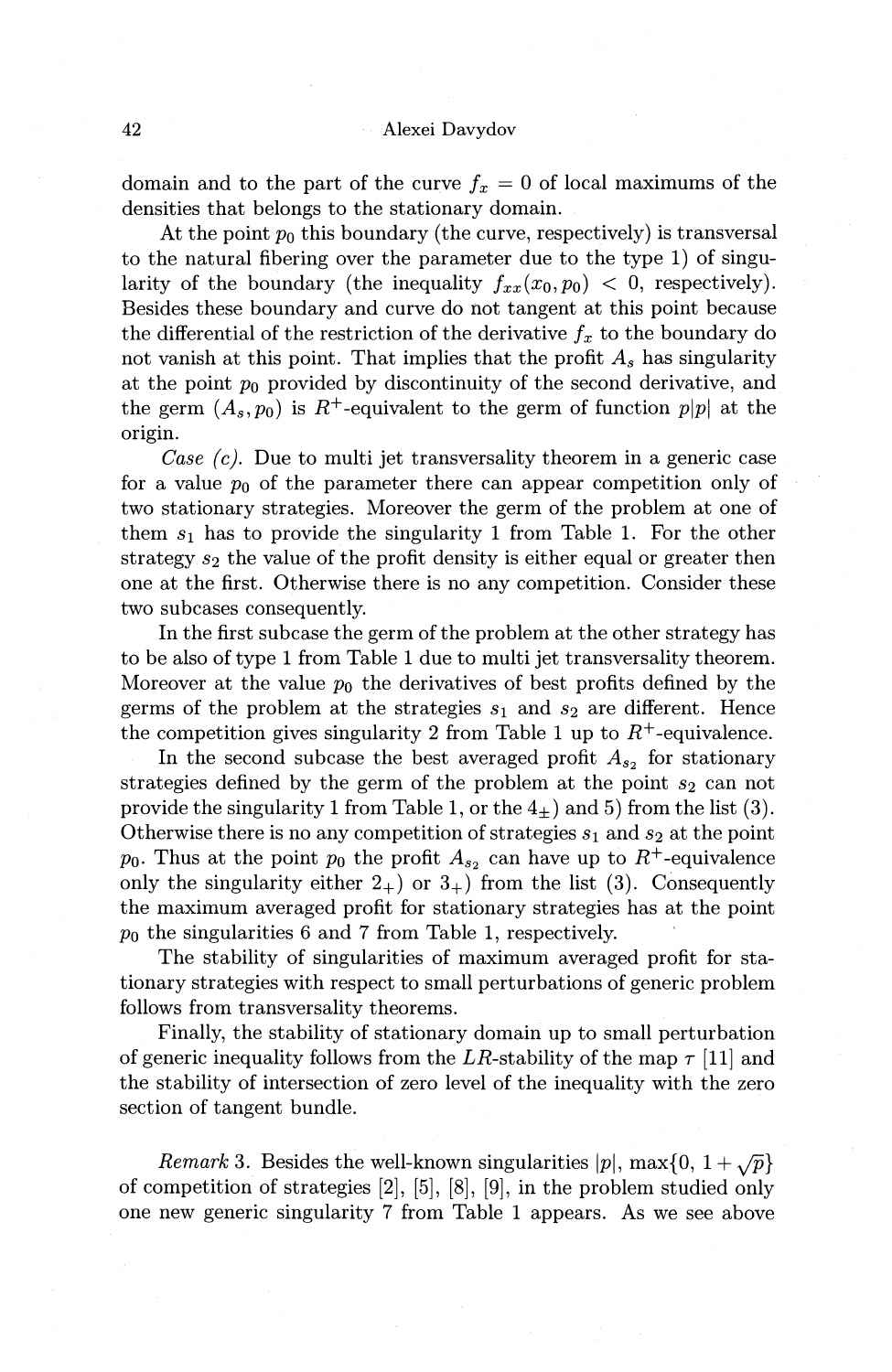it is the result of the typical competition of the singularity 1 with the singularity 5 from this table.

## References

- [ 1] V. I. Arnol'd, Convex hulls and the increase of the efficiency of systems under pulsating loading, Sib. Math. J., 28 (1987), 540-542.
- [ 2] V. I. Arnol'd, Averaged optimization and phase transition in control dynamical systems, Funct. Anal. Appl., 36 (2002), 83-92.
- [3] V. I. Arnol'd, On a Variational Problem Connected with Phase Transitions of Means in Controllable Dynamical Systems, In: Nonlinear Problems in Mathematical Physics and Related Topics I, (eds. M. Birman et al.), Kluwer, Plenum Publishers, ISBN 0-306-47333-X, July 2002.
- [ 4] V. I. Arnol'd, Indices of singular points of 1-forms on a manifold with boundary, convolution of invariants of reflection groups, and singular projections of smooth surfaces, Russ. Math. Surv., 34 (1979), 1-42.
- [ 5] L. N. Bryzgalova, Maximum functions of a family of functions depending on parameters, Funct. Anal. Appl., 12 (1978), 50-51.
- [6] L. N. Bryzgalova, Singularities of the maximum of a parametrically dependent function, Funct. Anal. Appl., 11 (1977), 49-51.
- [ 7] A. M. Cirlin, Methods of averaged optimization and their applications (Russian), M.: Nauka. Fizmatlit., 1997.
- [ 8] A. A. Davydov, Local controllability of typical dynamical inequalities on surfaces, Proc. Steklov Inst. Math., 209 (1995), 73-106.
- [ 9] A. A. Davydov and V. M. Zakalyukin, Coincidence of typical singularities of solutions of extremal problems with constraints, Gamkrelidze, R. V. (ed.) et al., Proceedings of the international conference dedicated to the 90th birthday of L. S. Pontryagin, Moskva, Russia, August 31-September 6, 1998. Vol. 3: Geometric control theory. Moskva: V serossijskij Institut Nauchnoj i Tekhnicheskoj Informatsii (VINITI), Itogi Nauki Tekh., Ser. Sovrem. Mat. Prilozh., Temat. Obz., 64 (1999), 118-143.
- [10] V. V.Goryunov, Projection of Generic surfaces with boundaries, Adv. Sov. Math., 1 (1990), 157-200.
- [11] John N. Mather, Generic projections, Ann. Math. (2), 98 (1973), 226- 245.
- [12] 0. A. Platonova, Shadow and terminator of a hypersurface of general position, Funct. Anal. Appl., 13 (1979), 64-65.
- [13] 0. A. Platonova, Projections of smooth surfaces, J. Sov. Math., 35 (1986), 2796-2808.
- [14] A. A. Zevin, Optimal control of periodic processes, Autom. Remote Control, 41 (1980), 304-308.